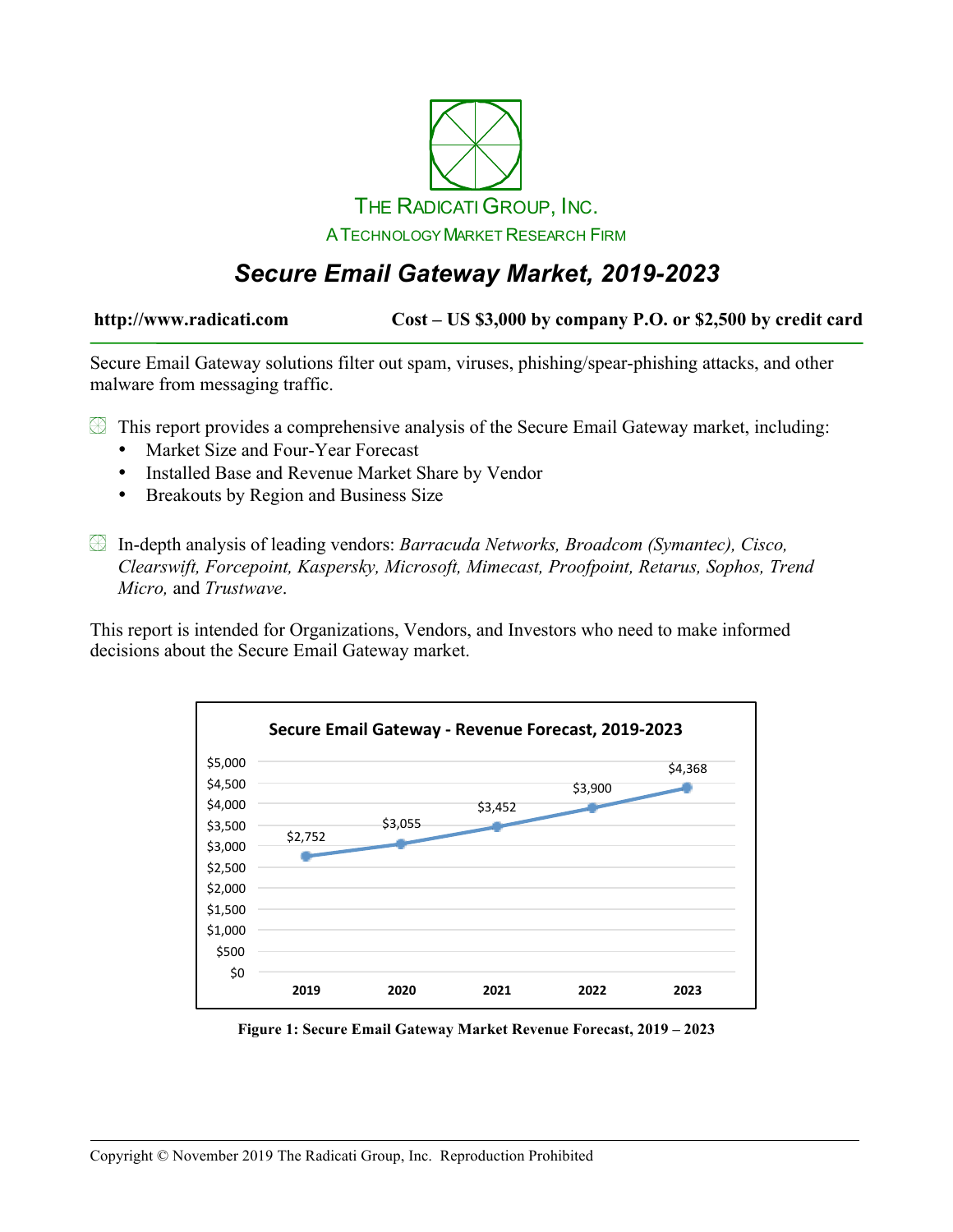## **TABLE OF CONTENTS**

| <b>CHAPTER TWO - SECURE EMAIL GATEWAY VENDORS 24</b> |  |
|------------------------------------------------------|--|
|                                                      |  |
|                                                      |  |
|                                                      |  |
|                                                      |  |
|                                                      |  |
|                                                      |  |
|                                                      |  |
|                                                      |  |
|                                                      |  |
|                                                      |  |
|                                                      |  |
|                                                      |  |
|                                                      |  |
|                                                      |  |
|                                                      |  |
|                                                      |  |
|                                                      |  |
|                                                      |  |
|                                                      |  |
|                                                      |  |
|                                                      |  |
|                                                      |  |
|                                                      |  |
|                                                      |  |
|                                                      |  |
|                                                      |  |
|                                                      |  |
|                                                      |  |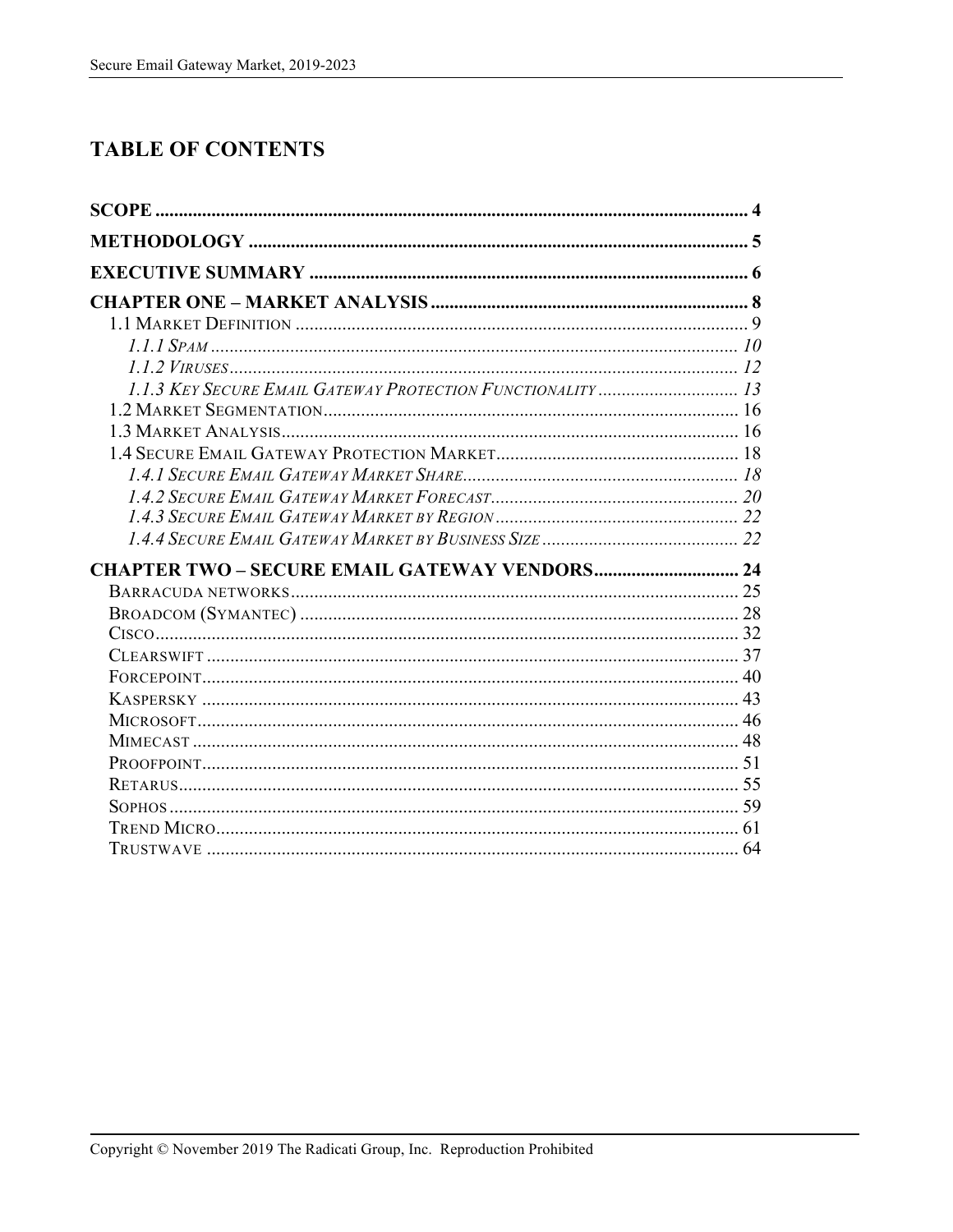### **LIST OF FIGURES**

| <i>Figure 6: Secure Email Gateway Revenue by Business Size, 2019 &amp; 2023</i> 23 |  |
|------------------------------------------------------------------------------------|--|

### **LIST OF TABLES**